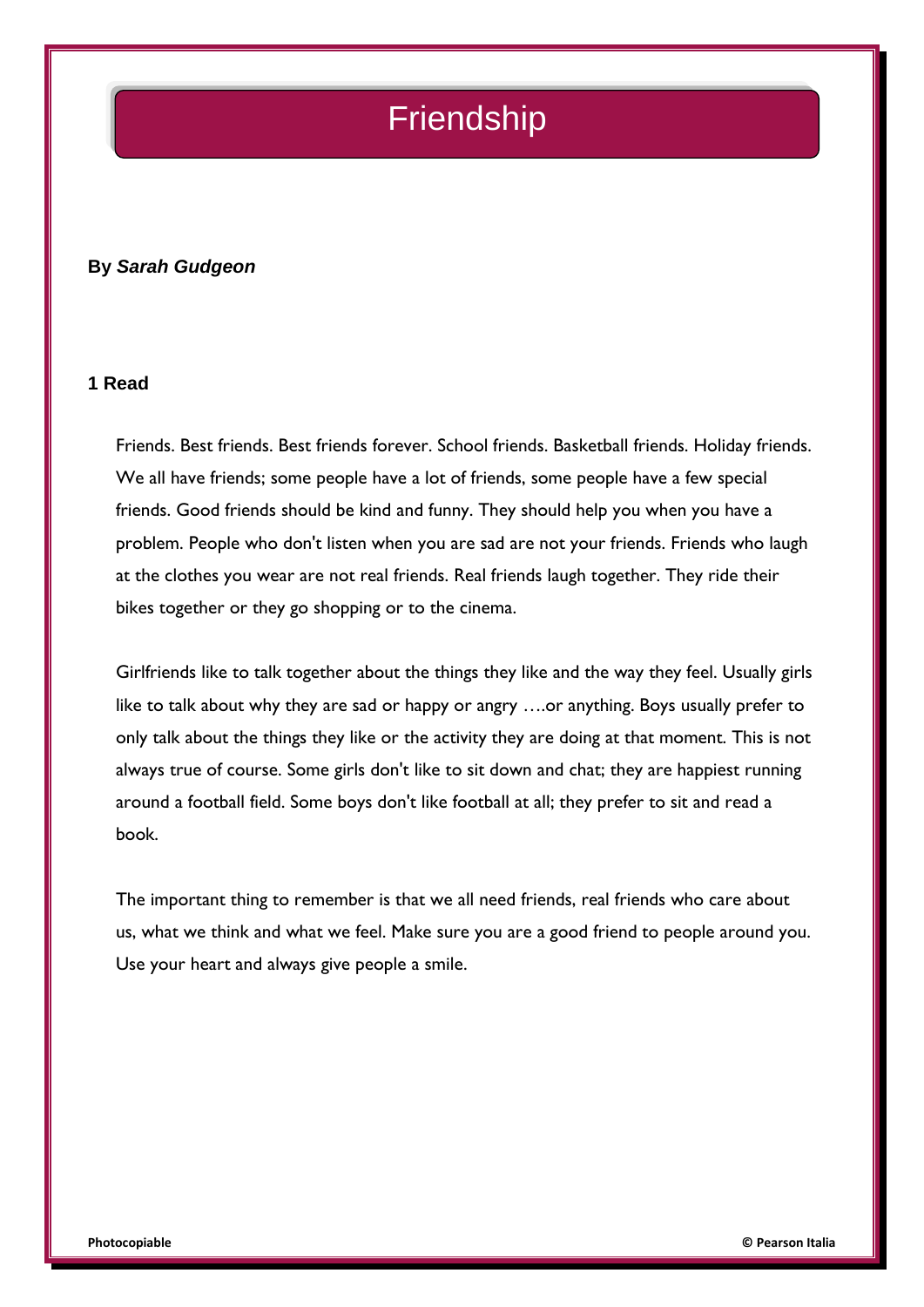2 Now write five things the text says good friends should do: ick Turpin

a.  $\mathbf{b}$ .  $\mathbf{c}$ . d. e. 

### 3 Write about all the things you and your best friend do together

#### **Example:**

My best friend is called Jayne. I see her at school every day. After school we ..... go to the park and then we have ice-cream at the bar. We go shopping together every Saturday afternoon and we listen to our favourite music on my tablet.